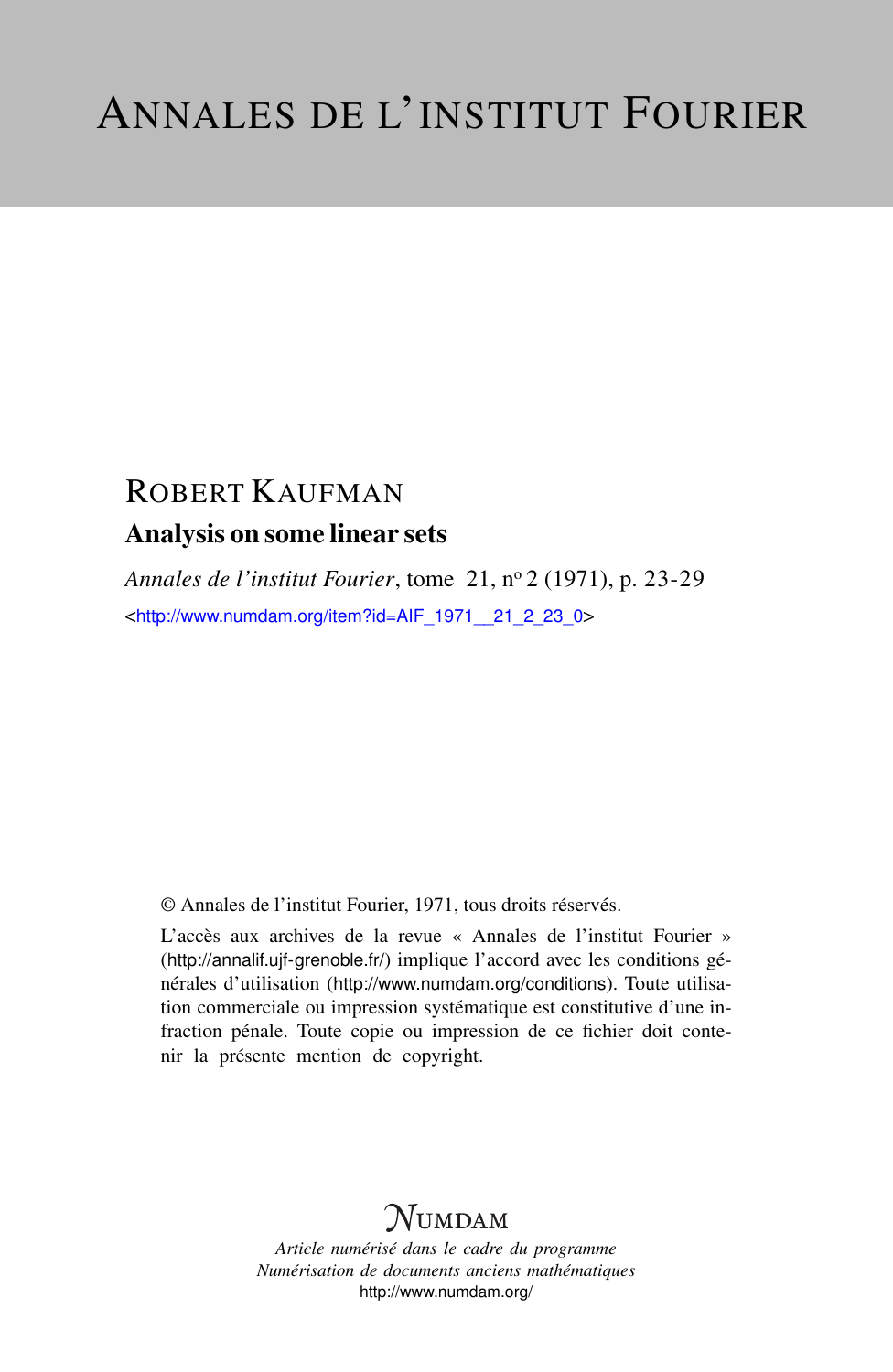# ANALYSIS ON SOME LINEAR SETS **by Robert KAUFMAN**

### **0.**

Let F be a compact subset of  $(-\infty, \infty)$  and for each integer  $N \ge 1$  let  $v_N = v(N; F)$  be the number of intervals  $[kN^{-1}, (k+1)N^{-1}]$  meeting  $F$ ; F is called *small* provided  $log \nu_{\rm N} = o$  (log N). The existence of small sets of « multiplicity »  $(M_0\text{-sets} \text{ in } [61, p. 344])$  was proved in 1942 by Salem and used by Rudin [4, VIII]; a program somewhat analogous for locally compact abelian groups was completed by Varopoulos [5].

Does there exist a small set F with the property that both F and (say)  $F_2 = \{x^2 : x \in F\}$  are M<sub>o</sub>-sets? The construction of these sets doesn't seem accessible by the method of Rudin and Salem [4], nor by the Brownian motion [3]. In this note an affirmative answer is given to a more general problem.

**THEOREM** 1.  $-$  Let  $(h_n)$  be a sequence of real functions of *class*  $C^1(-\infty, \infty)$  with derivatives  $h'_n > 0$ . Then there is a *small set* F with the property that each  $h_n(F)$  is an  $M_0$ -set.

Small sets occur naturally in the construction of independent sets [3, 4, 5]; after the metrical theory of Diophantine approximation a set F is called *metrically independent* if to each integer  $N \ge 1$  and each  $\epsilon$  in  $(0, 1)$  there is a U<sub>0</sub> so that the simultaneous inequalities

$$
\left|\sum_{j=1}^{N} u_j x_j - \varphi\right| < U^{-N-\epsilon}, \ U = \max\left(|u_1|, \ldots, |u_N|\right) > U_0
$$
\n
$$
|x_i - x_j| \geqslant \epsilon \quad \text{for} \quad 1 \leqslant i < j \leqslant N
$$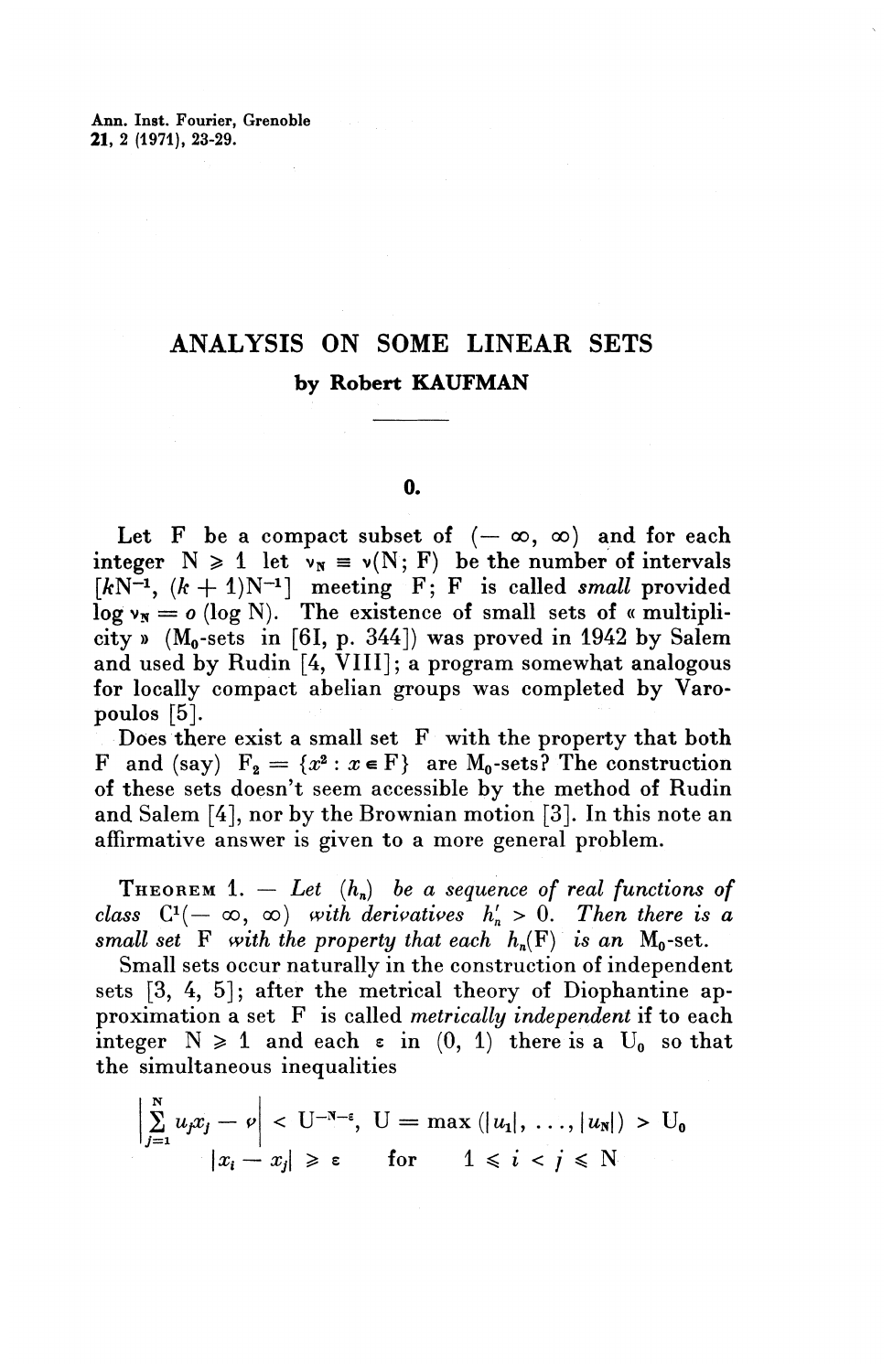### **24 ROBERT KAUFMAN**

have no solution in integers  $u_1, \ldots, u_N, v$  and members  $x_1, \ldots, x_N$  of F. Compare [1, VII].

Uncountable metrically independent subsets could perhaps be constructed by classical arguments, for example that of Perron [1, p. 79] or Davenport [2].

THEOREM 2. — *The set* F *determined in Theorem* 1 *can be required to have the property that each*  $h_n(F)$  *be metrically independent.*

THEOREMS la, 2a. — *Theorems* 1 *and* 2 *remain true provided* each  $h_n$  is monotone-continuous and  $h'_n > 0$  almost every*where.*

#### *1.*

In the proof of Theorem 1 we require two arrays of independent random variables  $(Y_{k,m})$  and  $(\xi_{k,m})$  defined on a space ( $\Omega$ , P) for  $1 \leq k < \infty$ ,  $1 \leq m \leq k^6$ . Each Y<sub>k</sub> is uniformly distributed upon [0, 1] while<br>  $P\{\xi_{k,m} = 1\} = \pi_k = k^{-1} = 1 - P\{\xi_{k,n}\}$ 

$$
P\{\xi_{k,m}=1\}=\pi_k=k^{-1}=1-P\{\xi_{k,m}=0\}.
$$

Suppose that f is a measurable function on  $(-\infty, \infty)$ and  $-1 \leq f \leq 1$ , and let  $\mu = \pi_k \mathbb{E}(f(Y))$ ; elementary calculations show that

$$
E(e^{t\xi_k f(\mathbf{T}_k)}e^{-t\mu}) \leq \exp \frac{1}{2} \pi_k t^2 \exp \theta(\pi_k t^3)
$$

with an '0' uniform for  $-1 \leq f \leq 1, -1 \leq t \leq 1$ ,  $0 \leq \pi_k \leq 1$ . Hence for any  $z > 0$  and  $1 > t > 0$ 

$$
P\{\Big|\Big|\sum_{m}\xi_{k,m}-k^{5}\Big|>zk^{5}\}\leqslant 2\exp\{-zk^{5}t\exp\frac{1}{2}k^{6}\pi_{k}t^{2}\exp\left(0(\pi_{k}k^{6}t^{3})\right).
$$

Choosing  $z = t = k^{-2}$  and using  $\pi_k = k^{-1}$  we obtain

$$
\mathbf{P}\Big\{\Big|\sum_{m}\ \xi_{k,m}\ -\ k^5\Big|\ \geqslant\ k^3\Big\}\ \leqslant\ 0(1)\ \exp\ -\ \frac{1}{2}\ k.
$$

Thus

LEMMA 1.  $-\sum_{m=1}^{k^6} \xi_{k,m} = k^5 + 0(k^3)$  almost surely in  $\Omega$ . A sequence of random measures  $\lambda_k$  is now determined as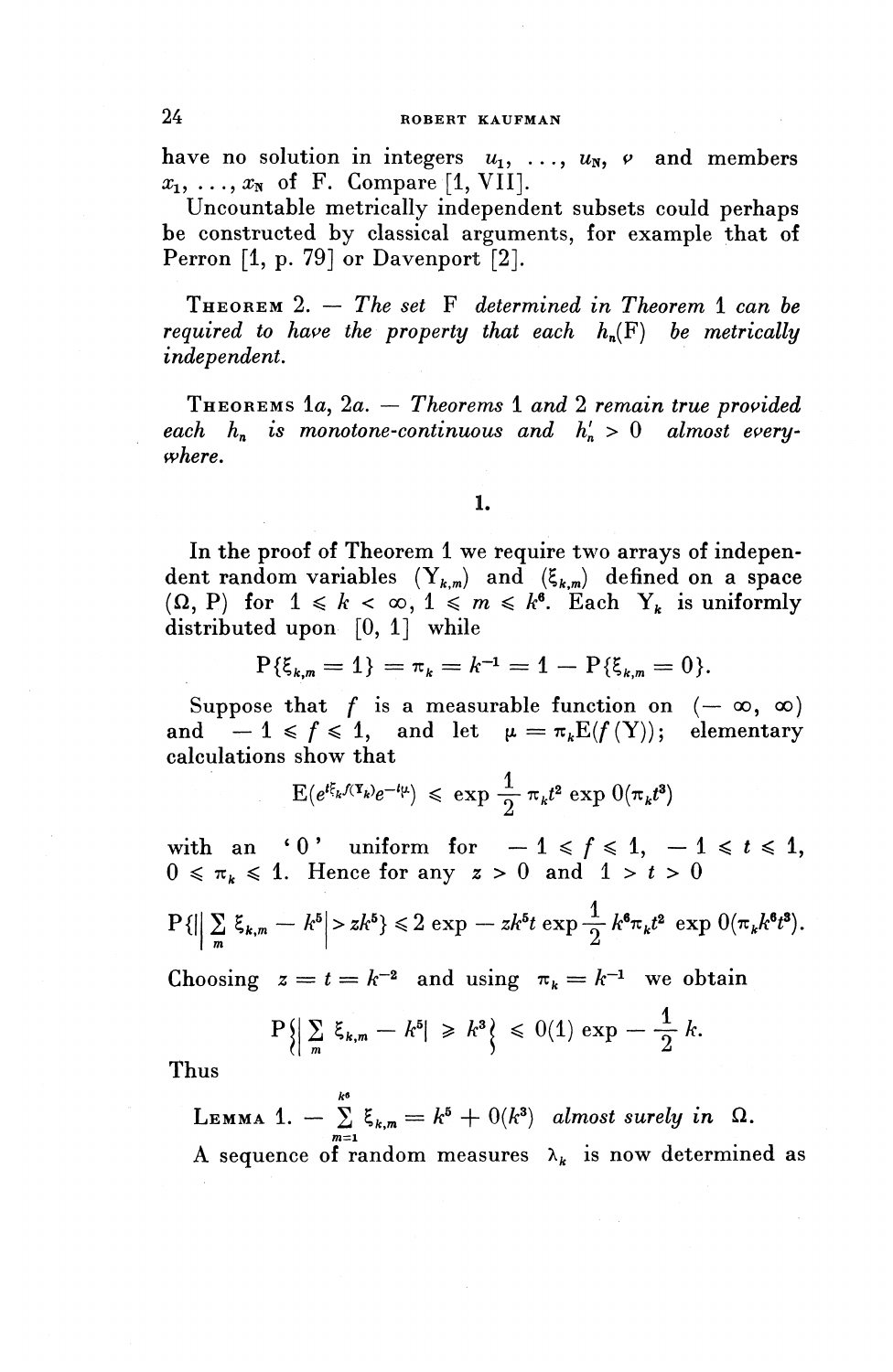follows : for any function  $g$  on  $(-\infty, \infty)$ 

$$
\int g d\lambda_k = k^{-2} g(0) + k^{-5} \sum_m \xi_{n,m} g(e^{-k \log^2 k} Y_{k,m}).
$$

Thus in every instance  $\lambda_k \geq 0$  and  $\|\lambda_k\| \geq k^{-2}$ ; moreover  $\|\lambda_k\| = 1 + 0(k^{-2})$  almost surely. Because  $\Sigma e^{-k \log^2 k} < \infty$  the convolution  $\lambda = \pi * \lambda_k$  converges, and F is defined to be its closed support. F is contained in at most

$$
\prod_{j=1}^k [j^5 + 0(j^3)] = e^{0(k \log k)}
$$

 $intervals of length  $e^{-k \log^2 k}$ .$ 

Because  $(k + 1) \log^2(k + 1)/k \log^2 k \to 1$ , this is sufficient to obtain

LEMMA 2. — F *is almost surely a small set.*

LEMMA 3. - Let  $h \in C^1(-\infty, \infty)$  and  $h' > 0$ ; let  $(c_m)$ ,

$$
(u_m)
$$
,  $(\nu_m)$  be sequences of real numbers such that  
 $|c_m| + |\nu_m| = O(1)$  and  $|u_m \nu_m| \to \infty$ .

*Then*

$$
\lim_{m\to\infty}\int_0^1\exp i u_m h(c_m + c_m t) dt = 0.
$$

*Proof.*  $-$  Let g denote the  $C<sup>1</sup>$  function inverse to h, and let  $\varphi_m > 0$ . The integral is transformed to

 $J = \int_{\alpha_m}^{\beta_m} g'(y) \exp(i u_m y \cdot \varphi_m^{-1} dy),$ 

where  $\alpha_m = h(c_m)$ ,  $\beta_m = h(\varphi_m + c_m)$ . A further substitution  $y = y_1 + \pi u_m^{-1}$  yields

$$
J = \frac{1}{2} \int_{\alpha_m}^{\beta_m} g'(y) \exp i u_m y \cdot v_m^{-1} dy - \frac{1}{2} \int_{\alpha_m - \pi u_m^{-1}}^{\beta_m - \pi u_m^{-1}} g'(y + \pi u_m^{-1}) \exp i u_m y \cdot v_m^{-1} dy.
$$

This tends to 0 because  $\beta_m - \alpha_m = 0(\varphi_m)$  and  $\varphi_m^{-1} u_m^{-1} = o(1)$ .

*Proof of Theorem* 1. — We show that for each function  $h_n$  $\lim_{n \to \infty} \int \exp(iuh_n(s)\lambda \ (ds) = 0$ , almost surely. Then  $h_n(F)$  is an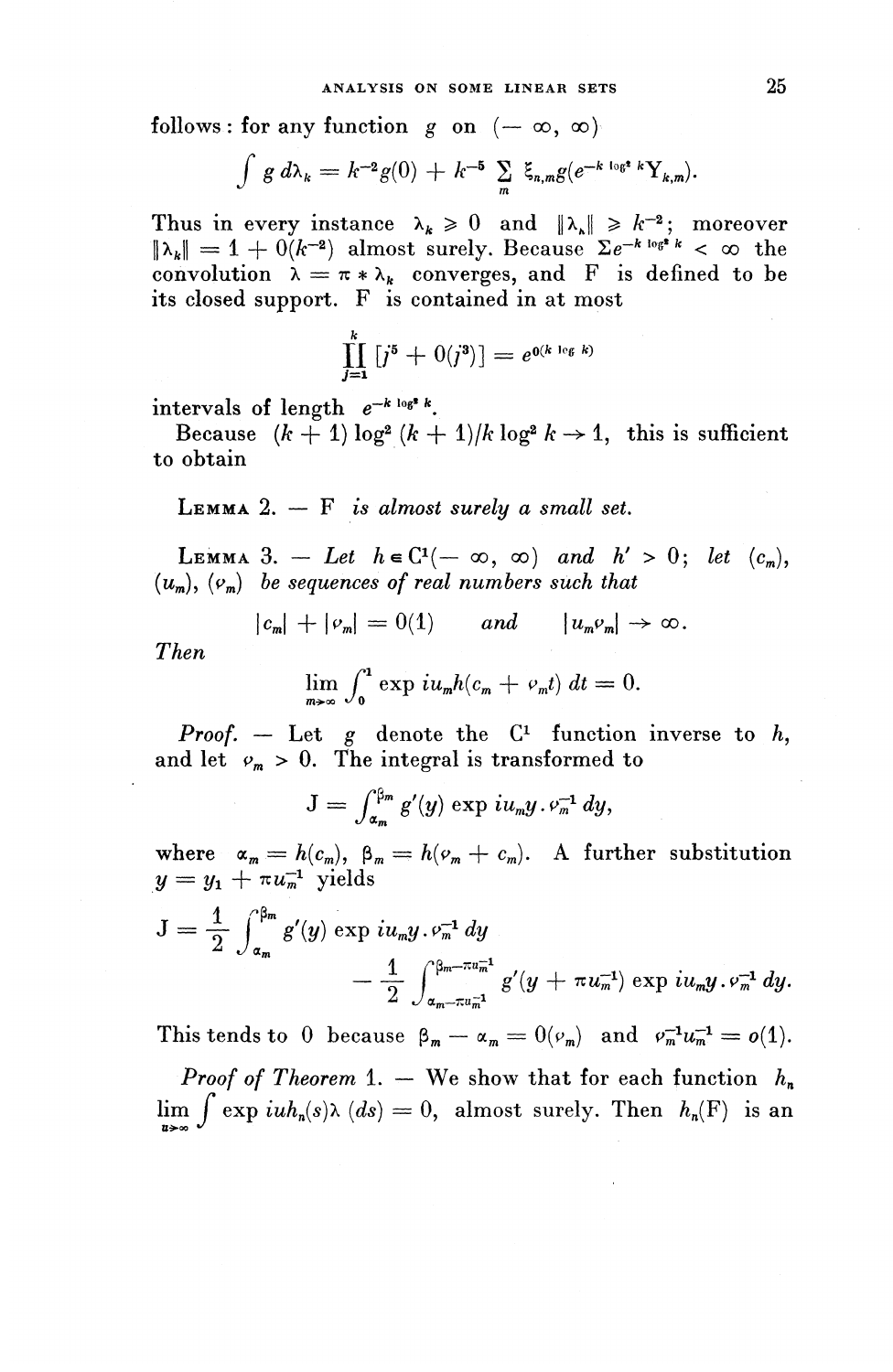## **26 ROBERT KAUFMAN**

 $M_0$ -set; because  $h_n(F)$  is compact it is enough to prove

ROBERT KAUFMAN  
\n; because 
$$
h_n(F)
$$
 is compact it is enough to prove  
\n
$$
\lim_{r \to \infty} \int \exp ir^{\frac{1}{3}}h_n(s) \lambda (ds) = 0, \qquad r = 1, 2, 3, ...
$$

To each integer  $r \geq 3$  we attach the integer  $k(r)$  defined by  $k(r) \leqslant \log^{\frac{1}{3}} r < k(r) + 1$  and write  $\lambda'_k = \prod_{k} \lambda_k$ . Then  $\frac{1}{j\neq k}$  $\int \exp i r^{\frac{1}{1}} h_n(s) \lambda (ds) = \iint \exp i r^{\frac{1}{2}} h_n(s + \omega) \lambda_k (ds) \lambda'_k (d\omega).$ 

For each real number  $\varphi$  in the support of  $\lambda'_{k}$  let  $m(\varphi)$  be the expected value of  $\int \exp i r^{\frac{1}{2}} h_n(s + \omega) \lambda_k(ds)$ . Then

$$
\left|\int \exp i r^{\frac{1}{2}} h_n(s) \lambda (ds)\right| \leq \int \left|\int \exp i r^{\frac{1}{2}} h_n(s+\omega) \lambda_k (ds)\right|
$$
  
-  $m(\omega)|\lambda'_k (d\omega) + ||\lambda'_k|| \max |m(\omega)|.$ 

The second integral, say I, can be handled by Jensen's inequality and the estimates at the beginning of 1. Let  $-1 < t < 1$  and  $\Phi(x) = e^{|tx|}$ . Then

$$
E(\Phi(\|\lambda'_k\|^{-1}k^5\mathrm{Re}\,I)) \leq 2 \exp{\frac{1}{2} k^5t^2} \quad (\exp{k^5t^3}).
$$

Choosing  $t = k^{-\frac{1}{2}}$  we observe **p**{ $\{[Re \ I] > \|\lambda_k'\| \kappa^{-\frac{1}{2}}\} = P\{\Phi(\|\lambda_k'\|^{-1}k^5Re \ I) > \exp k^4\}$  $\leq 2 \exp \frac{1}{2} k^4 \exp 0(k^{7/2}) \exp -k^4$ 

This is the general term of a convergent series, inasmuch as  $k = k(r) > -1 + \log^{\frac{1}{3}} r$ . Thus, almost surely in  $\Omega$ , for  $r > r_0$ 

$$
\left|\text{Re}\int \exp\,ir^{\frac{1}{2}}h_n(s)\lambda\ (ds)\right| \ \leqslant k^{-\frac{1}{2}}\|\lambda_k'\| + \|\lambda_k'\| \max\,m(\omega)\|
$$

and of course a similar statement holds for the imaginary part of the integral. Now

$$
|m(\omega)| \leq k^{-2} + \left| \int_0^1 \exp i r^{\frac{1}{2}} h_n(e^{-k \log^2 k} t + \omega) dt \right|
$$

with  $\omega = 0(1)$  and  $k = k(r)$ . To apply Lemma 3 we must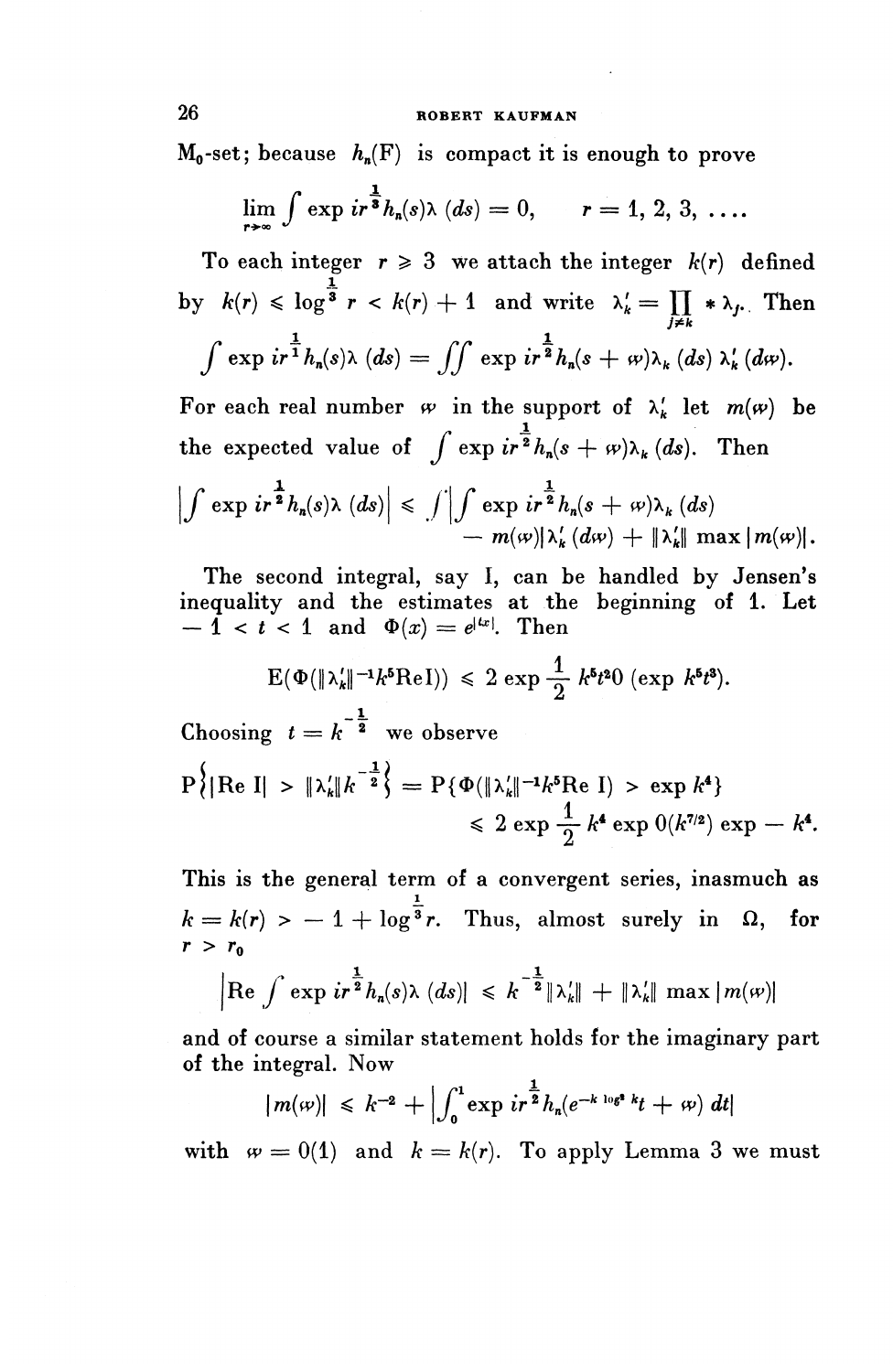**1. 1** verify  $r^{\frac{1}{2}}e^{-k \log^2 k} \to \infty$  but this is plain from  $k(r) < \log^{\frac{1}{3}} r$ . Because max  $\|\lambda_k'\| < \infty$  almost surely, the proof of Theorem 1 is complete.

2.

Theorem 2 requires the construction of a random function  $\varphi$ in  $C^{\infty}(-\infty, \infty)$ . Let  $\psi$  be a function in  $C^{\infty}(-\infty, \infty)$  with **the properties**

(i) 
$$
\psi = 0
$$
 on  $[-\infty, -2]$ ,  $\psi = 3$  on  $[2, \infty]$ ,  
\n(ii)  $\psi' \ge 0$ , and  $\psi' > 1$  on  $(-1, 1)$ .

Let  $(a_n)$  be a sequence of real numbers such that every real number belongs to infinitely many of the intervals  $(a_p - p^{-1})$ ,  $a_p + p^{-1}$ ). Finally, let  $(Z_p)$  be a sequence of independent random variables on  $(\Omega, P)$ , uniformly distributed upon  $[0, 1]$ . We define

$$
\varphi(x) = \sum_{p=1}^{\infty} e^{-p} \psi(p^{-1} Z_p + p^{\frac{1}{2}}(x - a_p)) + x.
$$

To each compact set F and number  $\delta > 0$  there are num- $\mathbf b$ ers  $q_{\mathbf 1}$  and  $q_{\mathbf 2}$  so that

$$
q_1 \ge 4
$$
,  $q_1^{\frac{1}{2}} \ge 5$ ,  $\bigcup_{p=q_1}^{q_2} (a_p - p^{-1}, a_p + p^{-1}) \ge F$ .

**THEOREM** 3. - Let F be a small set and  $h \in C^1(-\infty, \infty)$ ,  $h' > 0$ ; then  $h\varphi(F)$  is almost surely metrically independent.

For each integer  $U \ge 1$  we can choose a subset  $S(N, U)$ of  $R^N$  so that every point in  $F^N$  has distance  $\langle U^{-3N} \rangle$  from some point in S(N, U), while card  $S(N, U) \leq v^N(NU^{3N}; F)$ .

Beginning with an inequality

$$
\left|\sum_{j=1}^N u_j h \varphi(y_j) - \varphi\right| < \mathbf{U}^{-N-\varepsilon}, \qquad |h \varphi(y_j) - h \varphi(y_i)| > \varepsilon \quad (i \neq j)
$$

we conclude first that  $|y_i - y_j| > \eta$  for some fixed  $\eta > 0$ . Let  $(z_1, \ldots, z_n)$  be the member of S(N, U) associated to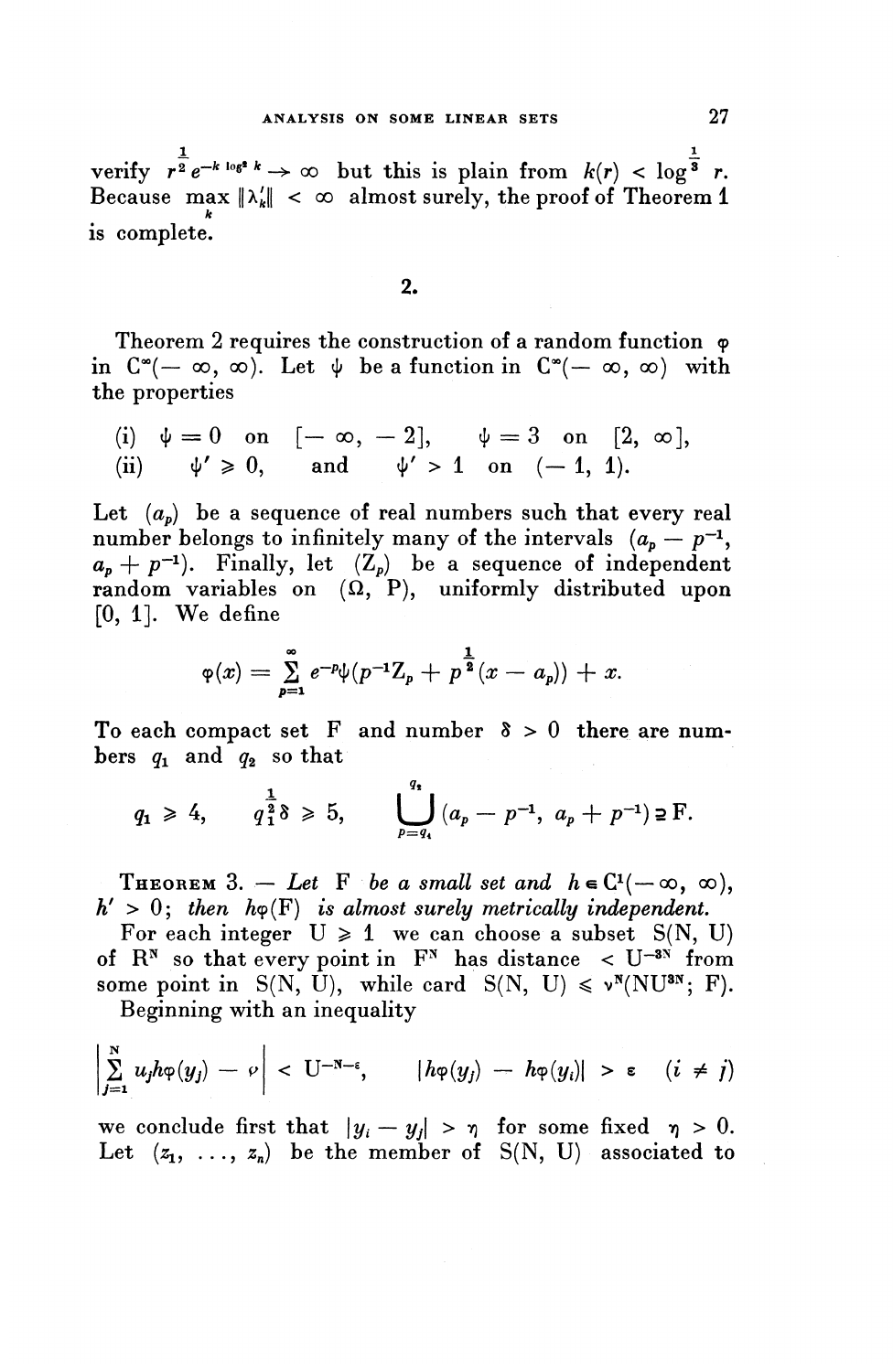$$
(y_1, \ldots, y_n)
$$
. Then  
\n $(1) \quad \Big| \sum_{j=1}^{N} u_j h \varphi(z_j) - \varphi \Big| < [U^{-N-\epsilon} + O(U, U^{-3N}),$   
\n $|z_i - z_j| > \eta - 2U^{-3N}.$ 

For large U we can find  $\delta < \eta - 2U^{-3N}$  and corresponding For large U we can find  $\delta < \eta - 20^{-38}$  and computed to the property of  $q_1, q_2$ . Let  $q_1 \leq p \leq q_2, |z_i - a_j| < p^{-1}$ .

numbers 
$$
q_1, q_2
$$
. Let  $q_1 \leq p \leq q_2, |z_i - a_p| \leq p^2$ .  
\n
$$
\left| p^{-1} Z_p + p^{\frac{1}{2}} (z_i - a_p) \right| < p^{-1} + p^{-\frac{1}{2}} < 1,
$$
\n
$$
\left| p^{-1} Z_p + p^{\frac{1}{2}} (Z_j - a_p) \right| > p^{\frac{1}{2}} \delta - p^{-1} - p^{-\frac{1}{2}} > 4, \text{ when } j \neq i.
$$

**Therefore**  $\frac{\partial}{\partial Z_n} \sum_{i=1}^N u_j h \varphi(Z_i) = u_i \frac{\partial}{\partial Z_n} h \varphi(Z_i)$  exceeds  $\alpha |u_i|$  in modulus, with an  $\alpha > 0$  independent of  $u_1, \ldots, u_n$ . Hence the probability of the inequality (1) is  $0(U^{-1}.U^{-N-\epsilon})$  for each  $(z_1, \ldots, z_N)$ . The requirement  $U = \max(|u_1|, \ldots, |u_N|)$  $(2_1, \ldots, 2_N)$ . The requirement  $U = \max_{u \in U} |u_1|, \ldots, |u_N|$ <br>determines  $0(U^{N-1})$  N-tuples and plainly  $v = 0(U)$ . Because F is a small set  $v^N(NU^{3N}; F) = U^{(1)}(X)$  as  $U \rightarrow \infty$ . Theorem 3 **F** is a small set  $V^{\prime}(N\cup\cdots; F) = U^{\sigma(X)}$  as<br>follows from this and  $\Sigma U^{-1-\epsilon}U^{\sigma(X)} < \infty$ 

*Proof of Theorem* 2. — Here we use the fact that F and  $\varphi$ depend on independent  $\sigma$ -fields. F is almost surely small, whence each  $h_n\varphi(F)$  is almost surely metrically independent, by Theorem 3. By Theorem 1, each  $h_n\varphi(F)$  is almost surely an  $M_0$ -set and Theorem 2 is proved.

**3.**

*Proof of Theorems la and la.* — According to a theorem of Marcinkiewicz [611, pp. 73-77], to each  $\delta > 0$  there exist functions  $g_n$  in  $C^1(-\infty, \infty)$  so that

$$
m(h_n \neq g_n) < \delta n^{-2}, \qquad n = 1, 2, 3, \ldots
$$

At almost all points of density of the set  $(h_n = g_n), g'_n = h'_n > 0.$ **Passing to a perfect subset of the set**  $(g_n' > 0, g_n' = h_n', g_n = h_n)$ , **we can find a**  $\tilde{g}_n$  in  $C^1(-\infty, \infty)$  such that

$$
m(h_n \neq \tilde{g}_n) < 2\delta n^{-2}, \quad n = 1, 2, 3, \ldots,
$$

 $\tilde{g}'_n > 0$  everywhere.